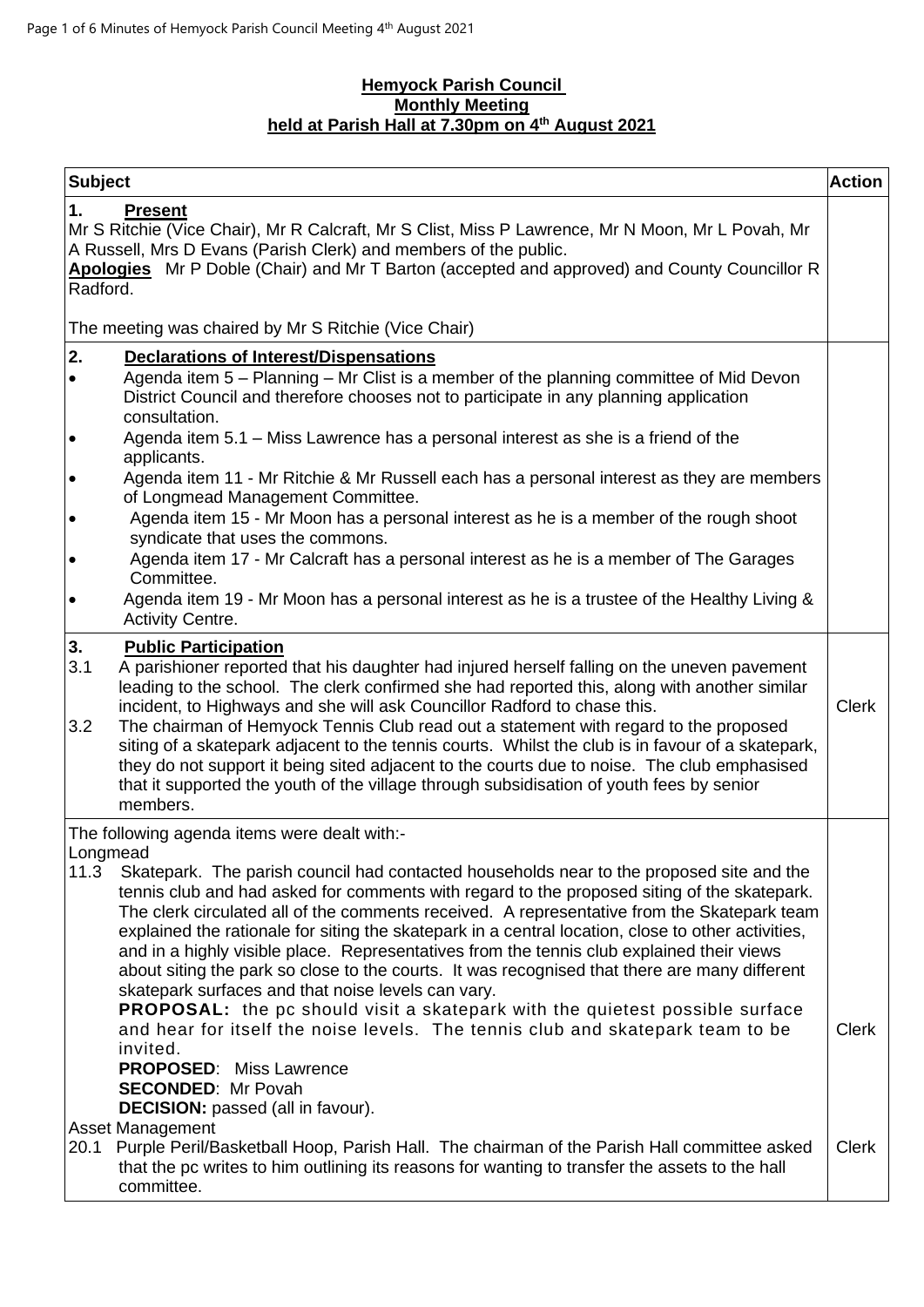| 4.<br><b>Minutes from Previous Meeting</b><br><b>PROPOSAL:</b> The council minutes of the $8th$ July are approved.<br><b>PROPOSED:</b> Miss Lawrence<br><b>SECONDED:</b> Mr Moon<br><b>DECISION:</b> passed (all in favour). |              |
|------------------------------------------------------------------------------------------------------------------------------------------------------------------------------------------------------------------------------|--------------|
| 5. Planning                                                                                                                                                                                                                  |              |
| The following applications were considered:-                                                                                                                                                                                 |              |
| 21/01140/FULL. Erection of replacement timber storage shed. Pring & Son Funeral<br>5.1                                                                                                                                       |              |
| Directors Culmstock Road Hemyock                                                                                                                                                                                             |              |
|                                                                                                                                                                                                                              |              |
| <b>PROPOSAL:</b> the parish council is content with the application.                                                                                                                                                         |              |
| <b>PROPOSED: Mr Calcraft</b>                                                                                                                                                                                                 |              |
| <b>SECONDED: Mr Russell</b>                                                                                                                                                                                                  |              |
| <b>DECISION:</b> passed (all in favour).                                                                                                                                                                                     |              |
| 5.2<br>21/01233/FULL. Change of use of barn to ancillary storage/office use and annexe/holiday                                                                                                                               |              |
| let. Land and Buildings at NGR 315174 115780 (Foxholes Farm) Clayhidon                                                                                                                                                       |              |
| <b>PROPOSAL:</b> the parish council is content with the application.                                                                                                                                                         |              |
| PROPOSED: Mr Moon                                                                                                                                                                                                            |              |
| <b>SECONDED: Mr Russell</b>                                                                                                                                                                                                  |              |
| <b>DECISION:</b> passed (all in favour).                                                                                                                                                                                     |              |
| To note permission granted for:-                                                                                                                                                                                             |              |
| 5.3<br>21/00814/HOUSE. 31 Prowses, Hemyock. Erection of single-storey rear extension and                                                                                                                                     |              |
| front extension to garage and porch.                                                                                                                                                                                         |              |
| 5.4<br>18/00423/MFUL. Former St Ivel Station, Hemyock. Erection of 11 dwellings.                                                                                                                                             |              |
| 5.5<br>21/00365/FULL. Downmead, Culmstock Road, Hemyock. Erection of a holiday let.                                                                                                                                          |              |
| 5.6<br>21/00811/FULL. Upper Whitemoor, Hemyock. Change of use of studio to 1 dwelling.                                                                                                                                       |              |
|                                                                                                                                                                                                                              |              |
| 6.<br><b>Matters Arising</b>                                                                                                                                                                                                 |              |
| 6.1<br>Assets of Community Value -                                                                                                                                                                                           |              |
| <b>PROPOSAL:</b> the chair and clerk to visit the pub and post office to explain the                                                                                                                                         | PD/          |
| pc's intention to nominate both as community assets.                                                                                                                                                                         | <b>Clerk</b> |
| PROPOSED: Mr Povah                                                                                                                                                                                                           |              |
| <b>SECONDED: Mr Clist</b>                                                                                                                                                                                                    |              |
| <b>DECISION:</b> passed (all in favour).                                                                                                                                                                                     |              |
| Tree – Lickham – Mr Moon confirmed that a parishioner has obtained quotes ranging from<br>6.2                                                                                                                                |              |
| £1,800-£2,200 to deal with a fallen tree. After consultation with another contractor and                                                                                                                                     |              |
| Devon Wildlife Trust, Mr Moon suggested the pc might clear the tree, take up the rotten                                                                                                                                      |              |
|                                                                                                                                                                                                                              |              |
| boardwalk, clear the ditches and insert drainage pipe across the gateway for £2,500.00.                                                                                                                                      |              |
| This to be split £1,500 pc and £1000 parishioner. With the parishioner to keep the wood but                                                                                                                                  |              |
| the pc to retain the oak stump                                                                                                                                                                                               |              |
| <b>PROPOSAL:</b> The pc instructs the contractor as per Mr Moon's recommendation                                                                                                                                             |              |
| and split the cost with parishioner.                                                                                                                                                                                         |              |
| PROPOSED: Mr Moon                                                                                                                                                                                                            |              |
| <b>SECONDED: Mr Clist</b>                                                                                                                                                                                                    |              |
| <b>DECISION:</b> passed (all in favour).                                                                                                                                                                                     |              |
| <b>County Council Report</b><br>7.                                                                                                                                                                                           |              |
| Councillor Radford circulated the following report before the meeting:-                                                                                                                                                      |              |
| DCC is having face to face meetings where decisions have to be made, but still having to respect                                                                                                                             |              |
| COVID and social distancing etc. We are advised to attend virtually where we do not require to                                                                                                                               |              |
| make decisions.                                                                                                                                                                                                              |              |
|                                                                                                                                                                                                                              |              |
| DCC has shown a modest underspend of £35k on a business with a turnover of approaching                                                                                                                                       |              |
|                                                                                                                                                                                                                              |              |
| £1.5bn. We have put money into reserves and carry forward funds for projects and services                                                                                                                                    |              |
| impacted by the pandemic.                                                                                                                                                                                                    |              |
|                                                                                                                                                                                                                              |              |
| We want to see more people entering and remaining in the caring workforce. There is some great                                                                                                                               |              |
| work taking place across Devon to identify and support unpaid carers that is positively impacting                                                                                                                            |              |
| their lives. We want to champion this and the many unpaid carers doing so much. It's vital we                                                                                                                                |              |

provide the support and breaks they need to continue to care for their loved ones.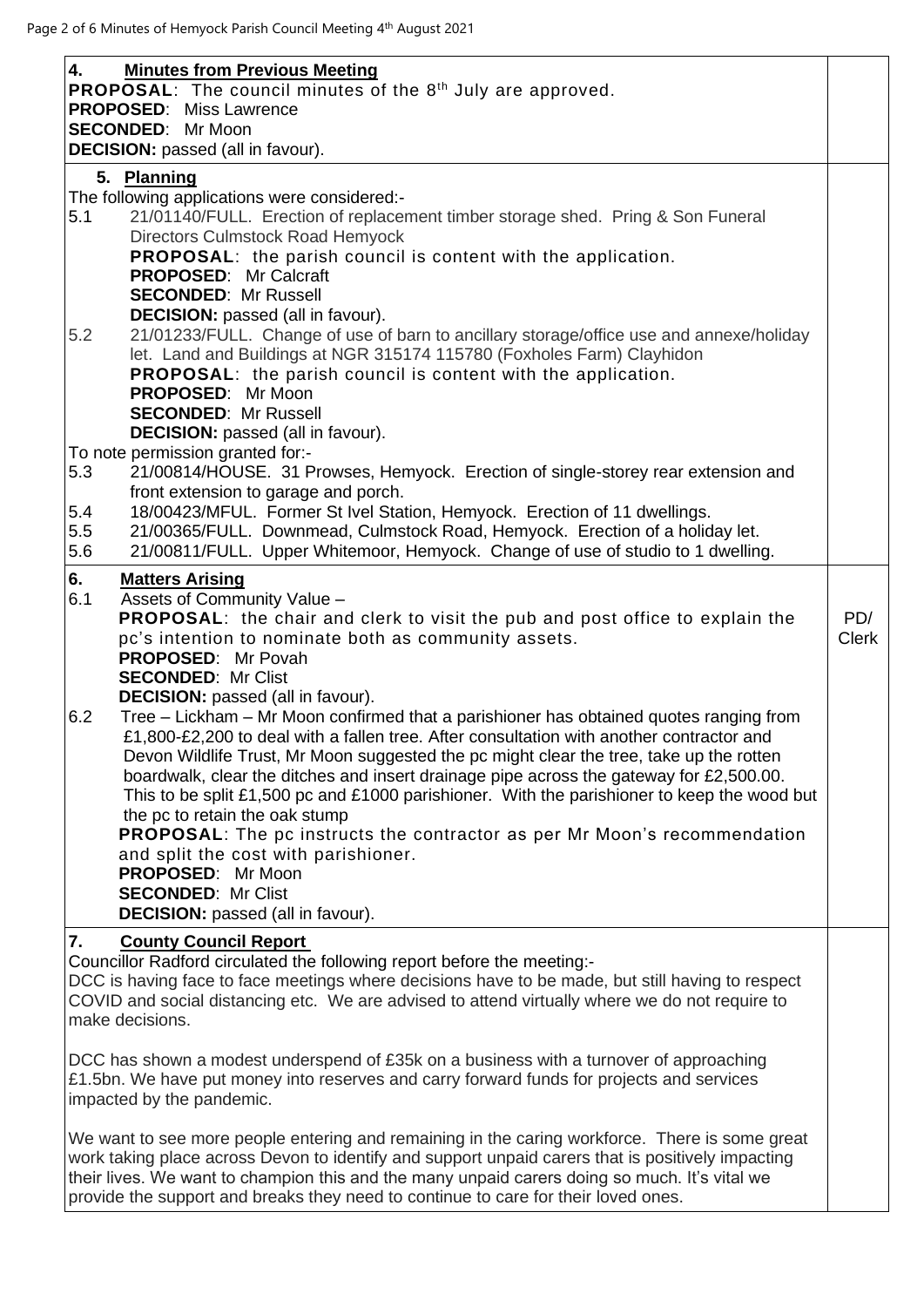In March, the government announced a new National Bus Strategy - [Bus back better -](https://eur02.safelinks.protection.outlook.com/?url=https%3A%2F%2Fwww.gov.uk%2Fgovernment%2Fpublications%2Fbus-back-better&data=04%7C01%7CAndrea.Davis%40devon.gov.uk%7C70201bf620074b2a0d7a08d946d3b40f%7C8da13783cb68443fbb4b997f77fd5bfb%7C0%7C0%7C637618697515001901%7CUnknown%7CTWFpbGZsb3d8eyJWIjoiMC4wLjAwMDAiLCJQIjoiV2luMzIiLCJBTiI6Ik1haWwiLCJXVCI6Mn0%3D%7C1000&sdata=zwzV0n8oKZ0Eju4ZCO6utw%2FzXpDzs%2FrCXX4ZPCaB11U%3D&reserved=0) GOV.UK [\(www.gov.uk\).](https://eur02.safelinks.protection.outlook.com/?url=https%3A%2F%2Fwww.gov.uk%2Fgovernment%2Fpublications%2Fbus-back-better&data=04%7C01%7CAndrea.Davis%40devon.gov.uk%7C70201bf620074b2a0d7a08d946d3b40f%7C8da13783cb68443fbb4b997f77fd5bfb%7C0%7C0%7C637618697515001901%7CUnknown%7CTWFpbGZsb3d8eyJWIjoiMC4wLjAwMDAiLCJQIjoiV2luMzIiLCJBTiI6Ik1haWwiLCJXVCI6Mn0%3D%7C1000&sdata=zwzV0n8oKZ0Eju4ZCO6utw%2FzXpDzs%2FrCXX4ZPCaB11U%3D&reserved=0)Alongside the delivery of this strategy, Devon County Council have committed to working with our local bus operators to form an Enhanced Partnership by April 2022, We have met recently with Stagecoach about this and to understand their vison for the future.

Leader of Devon County Council, Councillor John Hart, has been re-elected as the voice of the South West. He was voted in unopposed as the chairman of South West Councils for a fifth twoyear term.

The organisation represents 33 county, unitary and district councils stretching from Cornwall to Gloucestershire and Wiltshire as well as police, fire and rescue services, national parks and town and parish councils.

Councillor John Hart said: "We need to present a united front to the government to ensure we do not remain the poor relation when it comes to funding and that we get a fair share of cash for levelling-up.

"We have worked hard to support the region and been particularly active in lobbying to improve the resilience of our road and rail network.

"We need to improve the supply of affordable housing for our young families who are often priced out of buying a home where they grew up. And we have to move swiftly to ensure that the professionals we are seeking to attract here like nurses, teachers and social workers can find suitable accommodation.

"The South West has long been the poor relation when it comes to funding.

"I will continue to work with councils of all political colours across the region to be a voice for the South West in Westminster and Whitehall and to campaign for a fair deal for local people."

We are expecting further details from the Secretary of State for Housing, Communities and Local Government, Robert Jenrick, on the Levelling Up and pilot Community Renewal funds in the coming weeks. The LEP was pleased to support CRF bids for Devon, Torbay, Somerset and Plymouth as well a number of bids to the Levelling Up fund.

## **8. District Councillor Report**

Councillor Clist reported:-

He has attended four meetings about the new Local Plan. He believes that MDDC will come under pressure to build more new homes each year. The cabinet has met to consider the new Public Open Space Protection Orders and, once agreed, MDDC has promised it will add the pc's requested sites.

#### **9. Finance**

9.1 Income and expenditure and bank reconciliation.

## **INCOME**

| No | Amount   From |                                                     |
|----|---------------|-----------------------------------------------------|
|    |               | 50.00   Stooks Memorials                            |
|    |               | 2,266.67   Clayhidon Parish Council, defibrillators |

## **EXPENDITURE**

| <b>No</b> | Amount   Payee  |                           | Reason               |
|-----------|-----------------|---------------------------|----------------------|
|           |                 | 11.57 South West Water    | Cemetery, water bill |
| ົ         |                 | 218.53   South West Water | Toilets, water bill  |
| 3.        |                 | 120.00   K Amor           | Toilet cleaning      |
| -4.       | 351.00   I Pike |                           | Village maintenance  |
| 5.        |                 | 1,184.94   D Evans        | Wages and expenses   |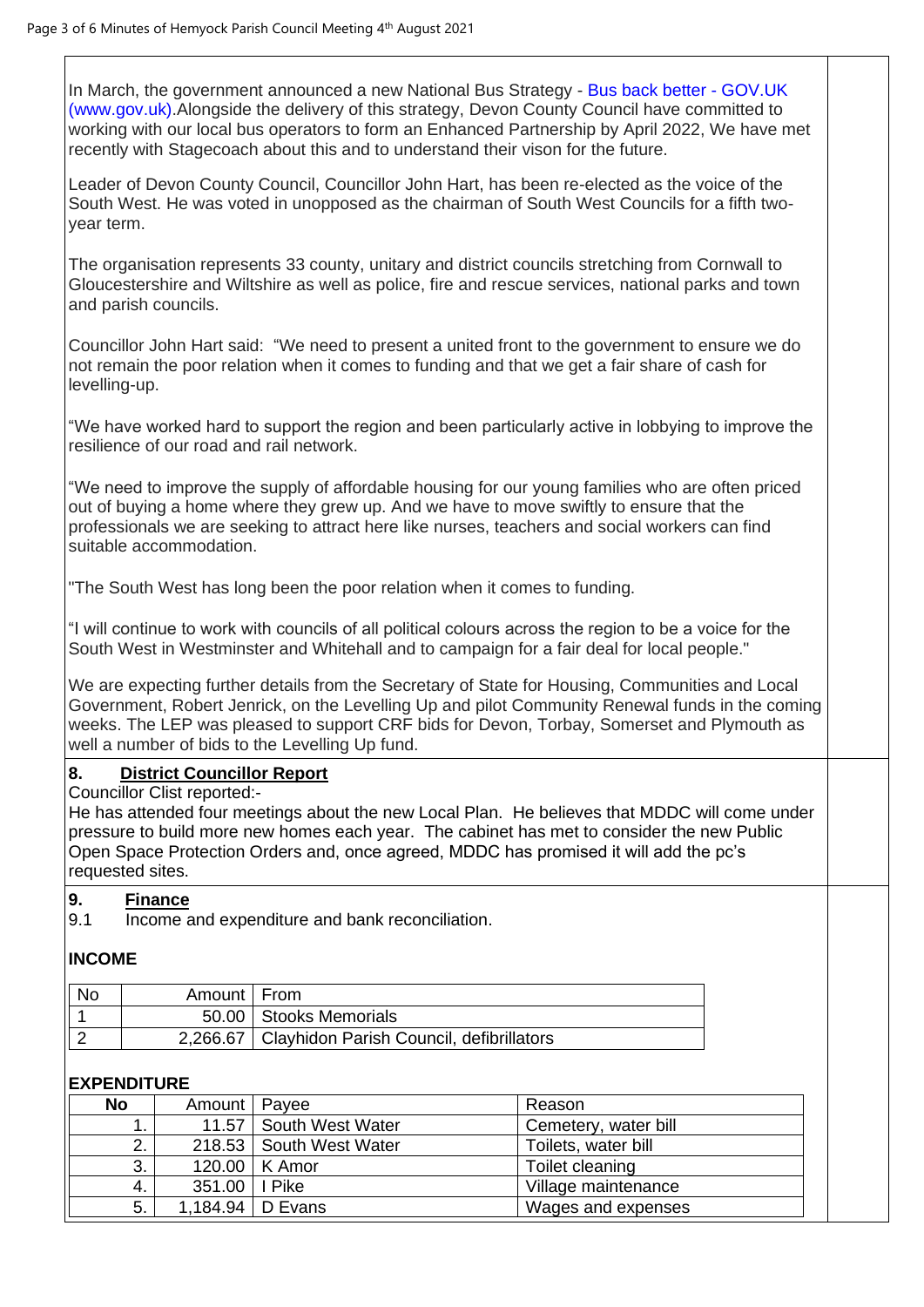| 6.  | 84.46    | ∣ HMRC                    | <b>PAYE</b>           |  |
|-----|----------|---------------------------|-----------------------|--|
|     | 43.86    | Npower                    | Electricity, toilets  |  |
| 8.  |          | 126.00   T Brooke         | Longmead, maintenance |  |
| 9.  | 279.20   | Viking                    | Stationery            |  |
| 10l |          | 94.93   Spot On           | Toilet consumables    |  |
|     | 1,000.00 | Longmead Management Group | <b>MUGA hire</b>      |  |

# **BANK RECONCILIATION**

| Account                  | Amount     |
|--------------------------|------------|
| HSBC Community a/c       | 477.72     |
| <b>HSBC Deposit</b>      | 94,342.73  |
| Unity Trust Bank current | 64.00      |
| Unity Trust Bank deposit | 89,694.33  |
| Unity Trust Bank GF      | 710.97     |
| Unity Trust Bank P3      | 893.21     |
| Skipton 1-year Bond      | 86,906.18  |
| <b>United Trust Bank</b> | 78,708.72  |
| Total                    | 351,797.86 |

**PROPOSAL**: that the income is agreed and the above cheques/payments are paid/agreed. **PROPOSED**: Mr Russell

**SECONDED:** Mr Moon

**DECISION**: passed (all in favour).

#### 9.2 Recommendations from the Finance Committee

- 9.2.1 To amend the budget to include expenditure from reserves for the Trim Trail of £45,000 and Bridge at Longmead of £17,500
- 9.2.2 To make a payment to Longmead Management Group for £1,000 for use of MUGA during summer holidays.
- 9.2.3 To appoint an additional member to the committee.
- 9.2.4 To reinvest the United Trust Fixed Interest Bond monies of £79,614 into another 1 year bond at maturity in August. **PROPOSAL**: that the above recommendations are accepted and Alex Russell will join the finance committee. **PROPOSED**: Miss Lawrence **SECONDED:** Mr Moon **DECISION**: passed (all in favour). Clerk

# **10. Clerk Report**

|      | OIVIII IIVNUII                                                                                                                                               |              |
|------|--------------------------------------------------------------------------------------------------------------------------------------------------------------|--------------|
| 10.1 | Station Road Pavement – the pc is waiting for Land Registry to register the changes to the                                                                   |              |
|      | maps before being able to proceed with preparing the paperwork for signature.                                                                                |              |
| 10.2 | The Maintenance Person contract is due for re-tender. Clerk to liaise with Mr Povah.                                                                         | LP/          |
| 10.3 | Public Open Space Protection Order - As reported by Councillor Clist, MDDC will submit an<br>amendment to the PSPO to include the areas requested by the pc. | <b>Clerk</b> |
| 10.4 | Overage clause - This item will be covered at the end of the meeting under part 2, where                                                                     |              |
|      | the public will be excluded due to the commercially sensitive nature of the item being                                                                       |              |
|      | discussed.                                                                                                                                                   |              |
|      |                                                                                                                                                              |              |
| 11.  | Longmead                                                                                                                                                     |              |
| 11.1 | SWW – A claim has been made to South West Water with regard to the reinstatement of                                                                          |              |
|      | the damaged areas at Longmead.                                                                                                                               |              |
| 11.2 | Trim Trail – Mr Ritchie is liaising with the contractor with regard to the new concrete surface                                                              |              |
|      | of the trim trail. The contractor will send an invoice for the work completed so far.                                                                        |              |
| 11.3 | Skatepark - see earlier in the minutes.                                                                                                                      |              |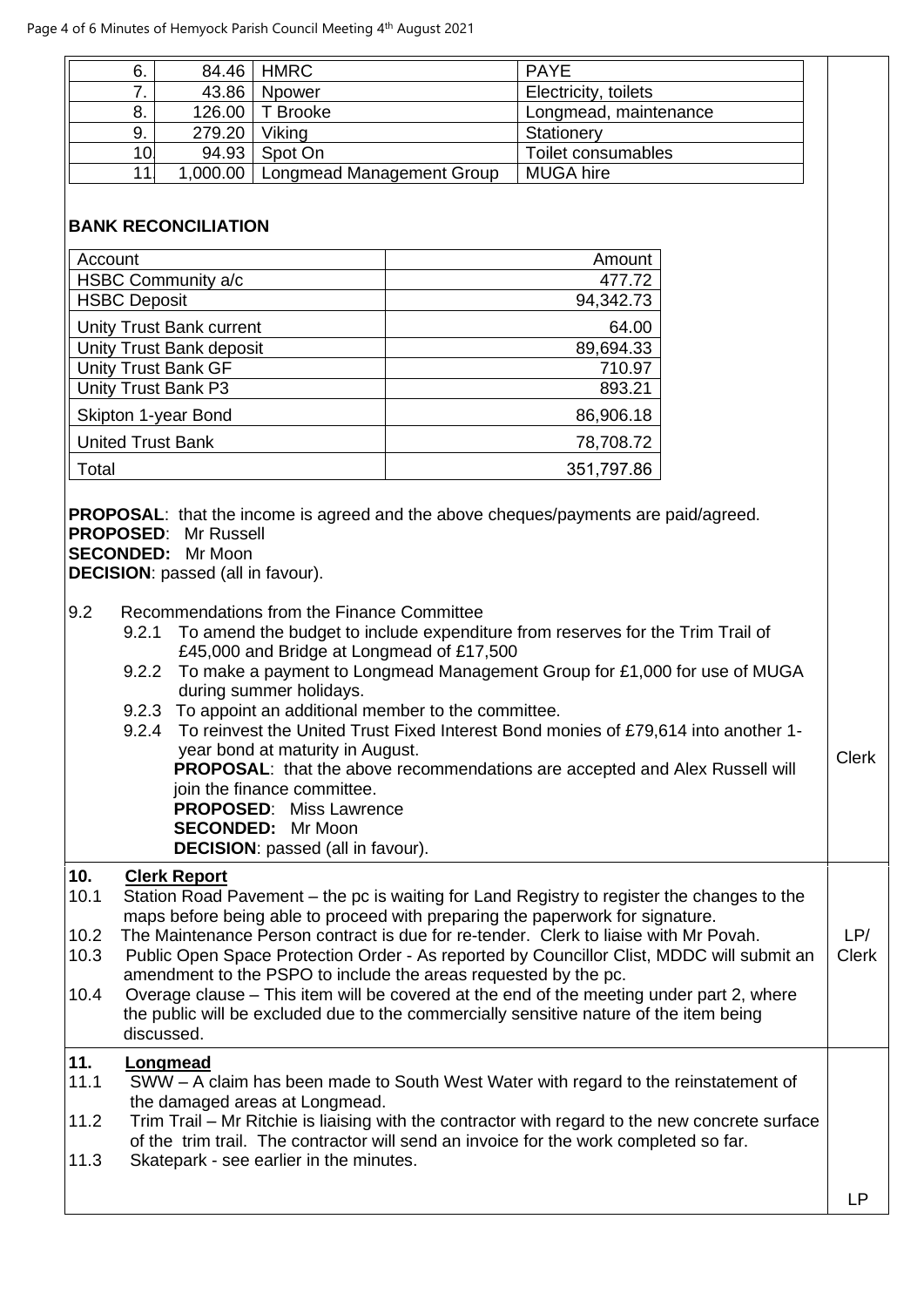| 11.4<br>11.5<br>11.6 | Bridge – Mr Povah confirmed that the bridge manufacturer will need at least a month to<br>complete the bridge. In the meantime the abutment and foundations will need to be<br>completed. Mr Povah will press the contractor for a completion date.<br>MUGA – Mr Russell reported that the area was being used and parents had thanked him<br>for opening it up to the general public.<br>Trade Waste – as a result of the extra bins the pc has installed at Longmead, more rubbish<br>is being collected. This in turn means we require a larger trade waste bin. This will<br>increase the cost to Longmead Management Group by £2.95 per week.<br><b>PROPOSAL:</b> that the pc pays for the increase in trade waste costs to Longmead, £155 per<br>annum. Clerk to liaise with chair of Longmead Management Group. | <b>Clerk</b> |
|----------------------|------------------------------------------------------------------------------------------------------------------------------------------------------------------------------------------------------------------------------------------------------------------------------------------------------------------------------------------------------------------------------------------------------------------------------------------------------------------------------------------------------------------------------------------------------------------------------------------------------------------------------------------------------------------------------------------------------------------------------------------------------------------------------------------------------------------------|--------------|
|                      | <b>PROPOSED: Miss Lawrence</b><br><b>SECONDED:</b> Mr Calcraft<br><b>DECISION:</b> passed (all in favour).                                                                                                                                                                                                                                                                                                                                                                                                                                                                                                                                                                                                                                                                                                             |              |
|                      | 12. Highways                                                                                                                                                                                                                                                                                                                                                                                                                                                                                                                                                                                                                                                                                                                                                                                                           |              |
|                      | Miss Lawrence asked that Highways review its policies as 4 relatively minor lanes/dead end roads<br>have been resurfaced in the village, yet no work has taken place to repair Station Road, Fore Street<br>and High Street. Clerk to write to Councillor Radford and cabinet member for Highways.                                                                                                                                                                                                                                                                                                                                                                                                                                                                                                                     | <b>Clerk</b> |
| 13.                  | <b>Cemetery</b><br>Mr Barton will prepare a report detailing work required at the cemetery, including the extension, rear<br>access from the community land, etc.                                                                                                                                                                                                                                                                                                                                                                                                                                                                                                                                                                                                                                                      | TB           |
| 14.                  | <b>Footpaths</b><br>Many footpaths are overgrown and impassable. Mr Povah will speak to contractor. Clerk will pass<br>details of the lengthsman for Clayhidon.                                                                                                                                                                                                                                                                                                                                                                                                                                                                                                                                                                                                                                                        | <b>LP</b>    |
| 15.                  | <b>Commons Management Group</b><br>The committee await a report from the AONB with regard to its recent site visit.                                                                                                                                                                                                                                                                                                                                                                                                                                                                                                                                                                                                                                                                                                    |              |
| 16.<br>16.1<br>16.2  | <b>Village Maintenance</b><br>The following were reported as requiring action:- weeds in car park.<br>The hedge is overgrown on the path alongside the rec field. Clerk to ask the hall committee<br>to prompt the homeowner.                                                                                                                                                                                                                                                                                                                                                                                                                                                                                                                                                                                          |              |
| 17.                  | <b>Garages Youth Project</b><br>The youth club plans to re-open October/November. The pc will elect a new representative once a<br>new councillor has been elected.                                                                                                                                                                                                                                                                                                                                                                                                                                                                                                                                                                                                                                                    |              |
| 18.                  | Blackdown Hills Parish Network Nothing to report.                                                                                                                                                                                                                                                                                                                                                                                                                                                                                                                                                                                                                                                                                                                                                                      |              |
| 19.<br>19.1          | <b>Blackdown Healthy Living &amp; Activities Centre</b><br>Crash Barrier - Mr Ritchie will provide Mr Povah with his proposed design for comment.<br>They will report back to council.                                                                                                                                                                                                                                                                                                                                                                                                                                                                                                                                                                                                                                 |              |
| 20.                  | <b>Asset Management</b> Nothing to report.                                                                                                                                                                                                                                                                                                                                                                                                                                                                                                                                                                                                                                                                                                                                                                             |              |
| 21.<br>21.1          | <b>Community Land</b><br>This item will be covered at the end of the meeting under part 2, where the public will be<br>excluded due to the commercially sensitive nature of the item being discussed.                                                                                                                                                                                                                                                                                                                                                                                                                                                                                                                                                                                                                  |              |
| 22.<br>22.1          | Correspondence<br>Buildings at Risk – Miss Lawrence will consider the request from MDDC.                                                                                                                                                                                                                                                                                                                                                                                                                                                                                                                                                                                                                                                                                                                               | PL           |
| 23.                  | <b>Items raised by chairman</b> Nothing to report.                                                                                                                                                                                                                                                                                                                                                                                                                                                                                                                                                                                                                                                                                                                                                                     |              |
| 24.<br>24.1          | <b>Items raised by councillors</b><br>Cavanna Homes - the entrance to the development is not wide enough and large HGVs are<br>damaging the road and hedgerows opposite. The clerk has already reported the damage to<br>Highways.                                                                                                                                                                                                                                                                                                                                                                                                                                                                                                                                                                                     |              |
| 24.1                 | Car Park – several cars seem to be parked in the car park on a permanent basis. With other<br>developments (e.g. Old School Court) not providing enough parking spaces, this situation will<br>only worsen.                                                                                                                                                                                                                                                                                                                                                                                                                                                                                                                                                                                                            |              |
| 25.                  | <b>Public Participation</b>                                                                                                                                                                                                                                                                                                                                                                                                                                                                                                                                                                                                                                                                                                                                                                                            |              |